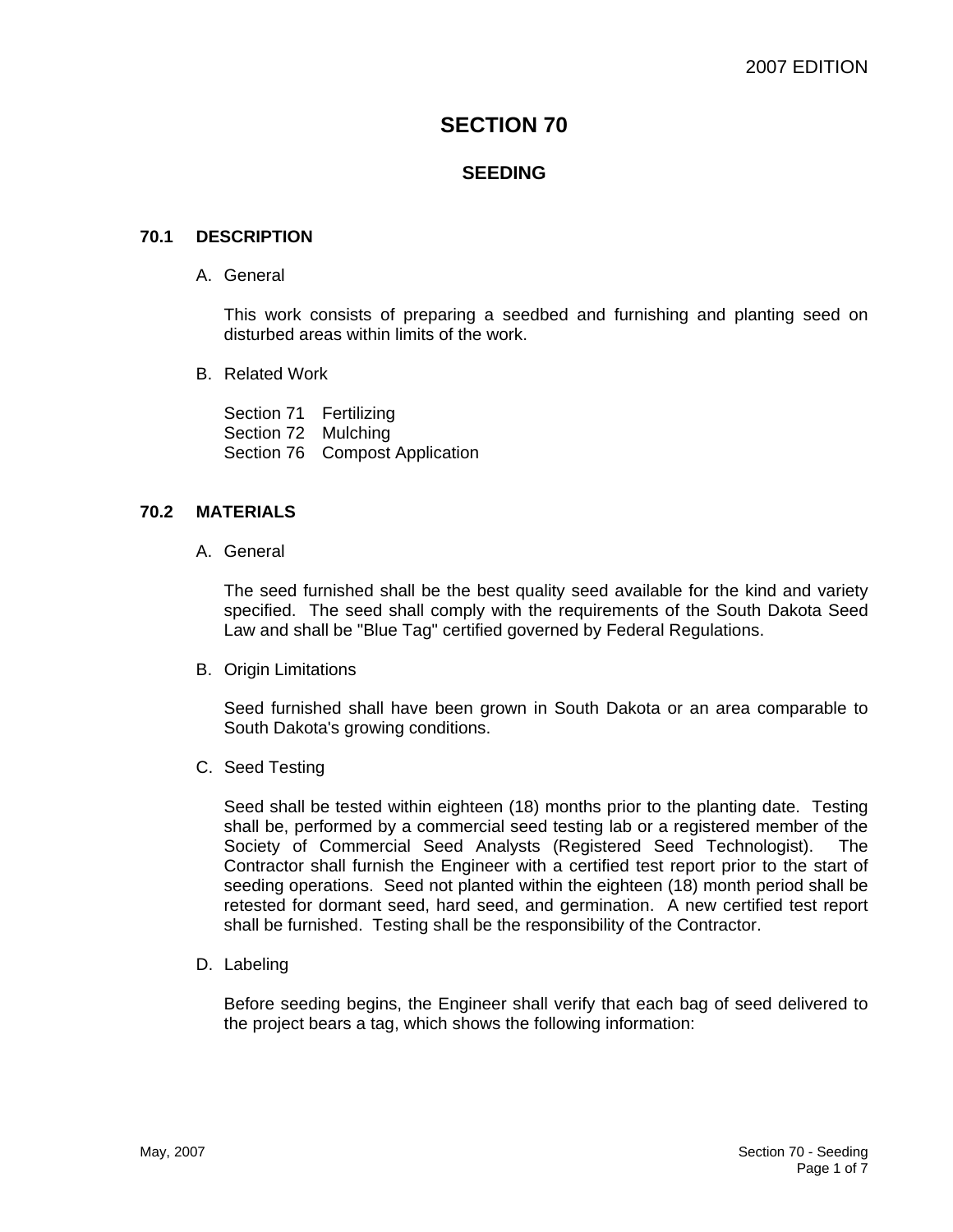- Name and address of supplier.
- **Project number for which the seed is to be used.**
- Suppliers lot number for each kind of seed in the mixture.
- Origin (where grown) for each kind of seed.
- Purity, germination, and other information required by South Dakota Seed Law for each kind of seed.
- **Pounds of bulk seed of each kind of seed in each bag.**
- **Total pounds of bulk seed mixture in each bag.**
- Pounds of pure live seed (PLS) of each kind of seed in each bag.
- **Total pounds of pure live seed (PLS) mixture in each bag.**
- Dormant seed and hard seed.

When bulk seed is referred to, it is defined as total seed, including pure live seed (PLS), inert matter, crop seed, and weed seed.

#### E. Seed Mixes

Seed mixes for small applications, under two acres, may be the following:

#### a. Irrigated Lawn mix

80% of at least 3 varieties of Kentucky Bluegrass 20% Perremial Ryegrass Rate of application – 175# per acre

b. Non-irrigated lawn mix

 20% Blue Fescue 20% Chewings Fescue 20% Creeping Red Fescue 20% Hard Fescue 10% Perrenial Ryegrass 10% NuBlue Kentucky Bluegrass Rate of application – 200# per acre

c. Road Ditch mix

 40% Crested Wheatgrass 30% Perrenial Ryegrass 20% Hard Fescue 10% Annual Ryegrass Rate of application – 100# per acre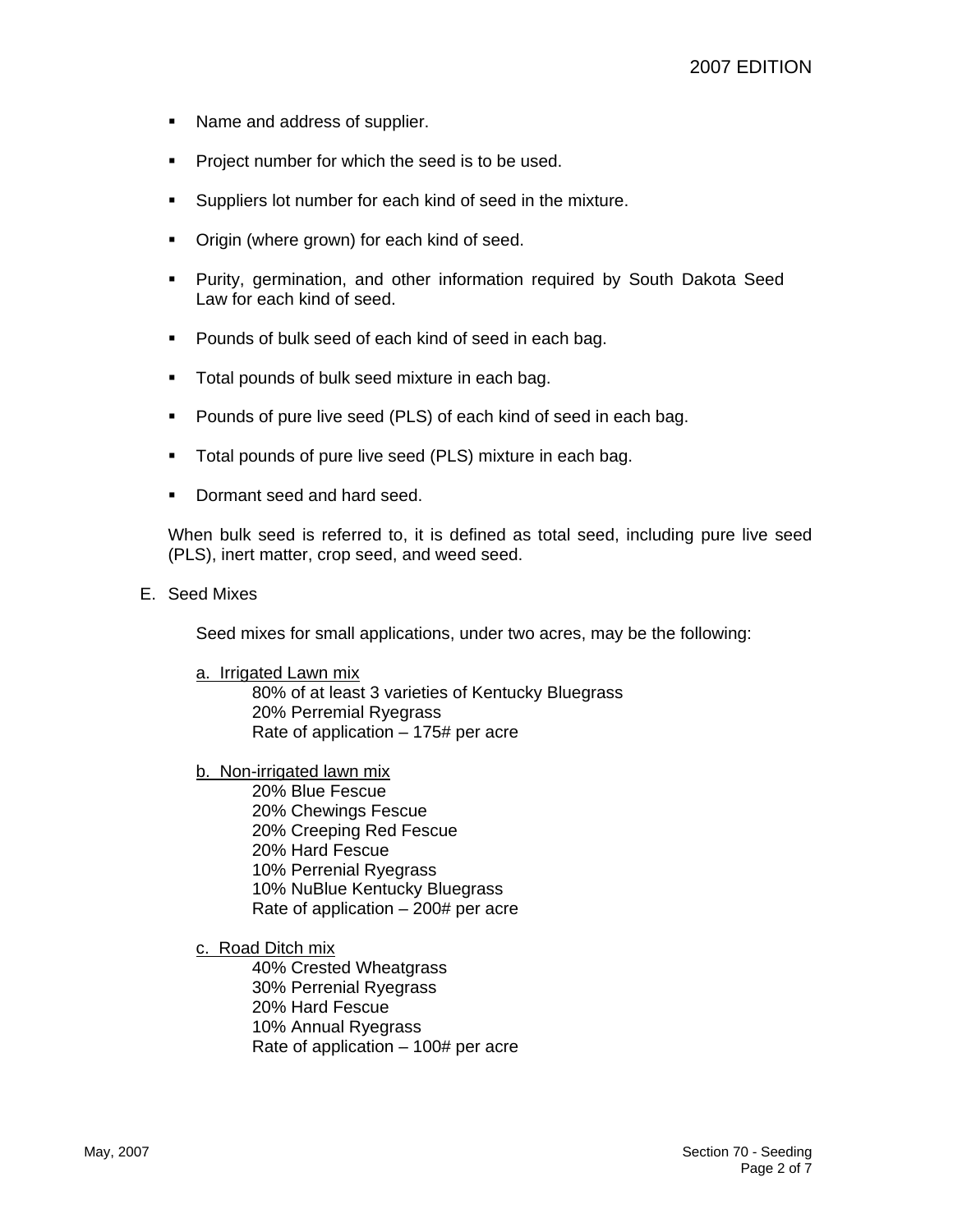Seed mixes for seeding areas over two acres shall be designed to meet sitespecific requirements, such as soil type, orientation, slope, irrigation/no-irrigation, soil nutrients, and other.

The Contractor shall submit a seed mix listing the specific varieties of seed in the mix intended for use. The submittal shall be sent to the City of Rapid City Engineering Division, 300 Sixth Street Rapid City, S.D. 57701 for approval. A new submittal will be required annually. One submittal at the beginning of the year or one submittal for each project will be acceptable. If the mix changes from the original yearly submittal a new submittal will be required.

## **70.3 CONSTRUCTION REQUIREMENTS**

A. General Requirements

Within seasonal limitations, seeding shall be done as soon as finish grading and topsoiling have been completed.

The topsoil to be used in the areas to be seeded or hydroseeded shall have a minimum depth of 6 inches.

Seeding or related work shall not be done when the condition of the soil is such that a satisfactory seedbed or uniform seed placement cannot be obtained. Seed shall not be sown when the wind is strong enough to interfere with uniform seed application. Seed shall not be sown on areas under water.

Slopes shall be worked longitudinally, on contour, during the preparation of areas, drilling, and after seeding.

Fertilizing shall be provided as indicated in Section 71. Mulching shall be provided as indicated in Section 72.

The Engineer may approve necessary adjustment in the requirements outlined to obtain the most satisfactory results under varying conditions.

The Contractor shall calibrate the drill or hydro seeder on each project. Calibration runs may be performed on areas to be seeded.

B. Seasonal Limitations

Seeding shall not be done between June 15 and August 31 without written authorization from the Engineer.

Seeding may be done when the ground is not frozen and condition of the soil permits preparation of a satisfactory seedbed. Seeding shall not be done without authorization from the Engineer.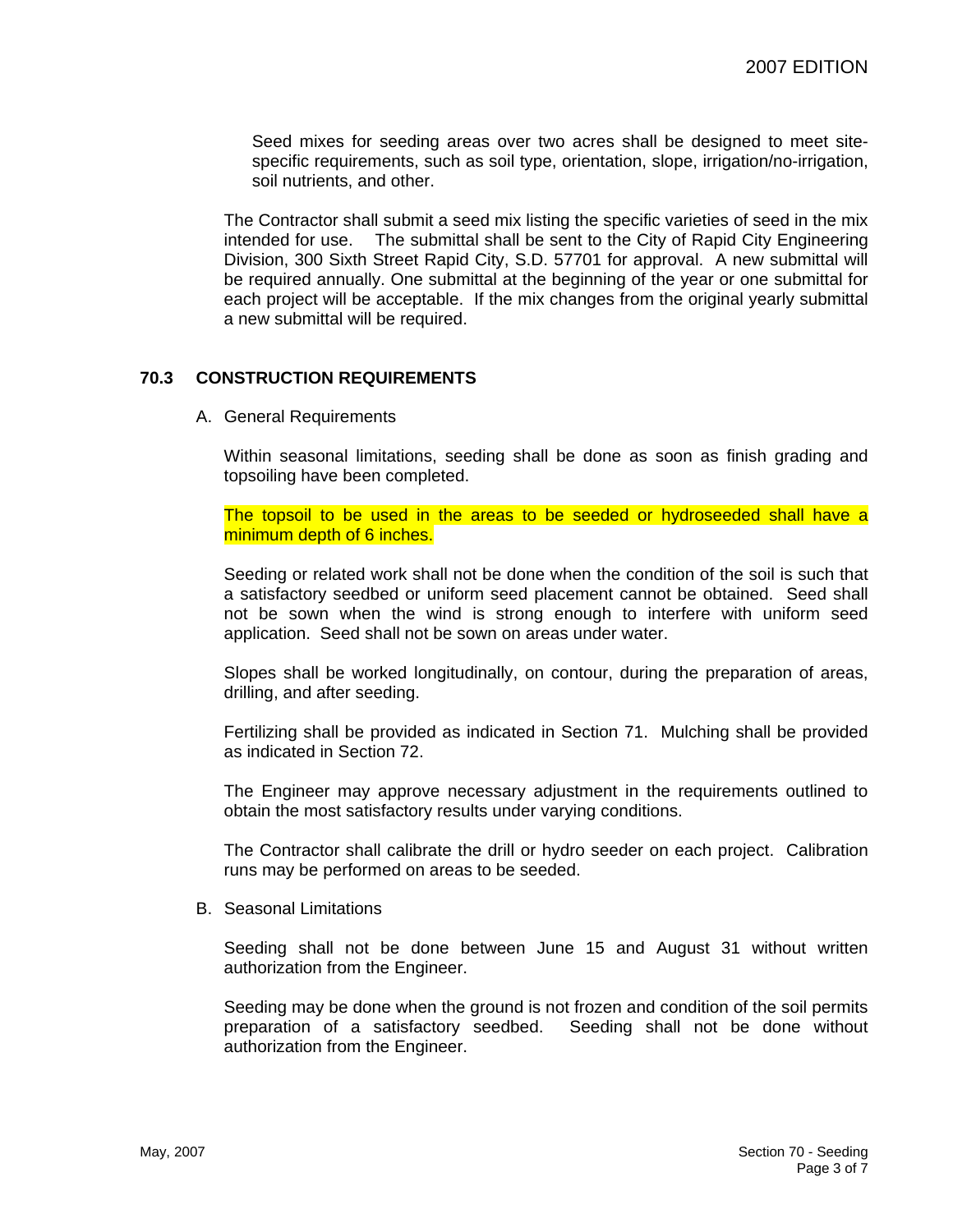## C. Equipment and Methods

1. Seedbed Preparation

Initial preparation of newly graded areas for seeding shall be worked to a minimum depth of 6 inches. Every effort shall be made to obtain this depth on the first pass with tillage equipment. The implement used shall be a tool carrier with rigid shanks and sweeps or chisels or a heavy duty disk as appropriate to the conditions. The implement shall have positive means of controlling depth of penetration.

Lumps or clods exposed by the initial pass of tillage equipment over three (3) inches in diameter shall be broken up. The number of additional passes required breaking up lumps or clods shall be kept to a minimum. Working the soil to a fine, pulverized condition shall be avoided.

After seedbed preparation has been completed, the Contractor shall pick up and dispose of all loose stones or boulders having a vertical projection of two 2) inches (or more above the soil surface. Logs, stumps, brush, weeds, cables, or other foreign material, which might interfere with the proper operation of drills, mowers, or other implements, shall be disposed of by the Contractor.

2. Mulching

Top dress newly seeded areas with mulch per section 72.

3. Reseeding of Previously Seeded Areas

Existing weeds and cover crop shall be preserved for its mulch value. The seed shall be drilled directly into existing cover if possible, or mowing and disking shall be provided to permit penetration of drill openers and placement of seed to the specified depth.

4. Drilling

The specified seed mixture shall be drilled in uniformly, using a press drill equipped with individually mounted, adjustable, spring-loaded, double-disk furrow openers, fitting with depth control bands or drums.

The depth control bands or drums shall provide a loose planting depth of one to one and one-half  $(1 - 1 \frac{1}{2})$  inches (distance from band to edge of opener disk) before compaction by the press wheel and a final planting depth of three-fourths to one  $(3/4 - 1)$  inch behind the press wheel.

The press drill shall be mounted on rear press wheels, which carry a major portion of the weight of the drill and having no weight carrying wheels at the ends of the seed box. The press wheels shall be mounted independently of the furrow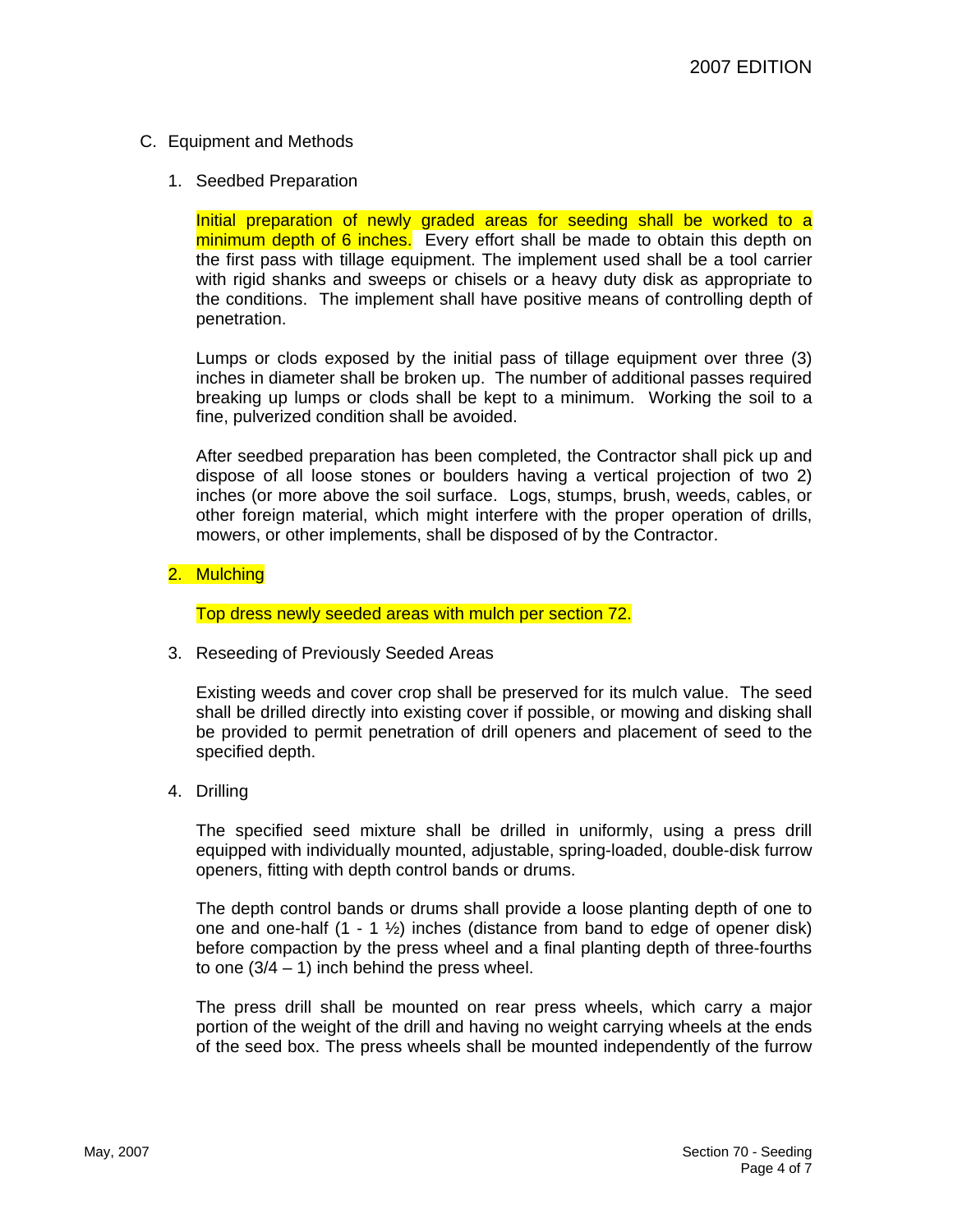openers. A press wheel shall follow directly behind each opener to compact the soil over the drill row.

The seed box shall be equipped with positive feed mechanisms, which will accurately meter the seed to be planted, and agitators which will prevent bridging in the seed box and keep seeds uniformly mixed during drilling. The drill shall conform to the following:

Drill Width Maximums:

| (max. two 8-foot members) |  |
|---------------------------|--|

Each drill shall be equipped with a meter, which will measure the area covered by the drill.

Each drill shall be equipped with fabricated baffles or partitions mounted a maximum of two (2) feet on centers and flush with the top of the seed box and extending downward to within four (4) inches of the bottom of the seed box.

On areas where a press drill cannot be operated satisfactorily, hydraulic, cyclone, knapsack hand-operated, or other broadcast type seeders may be used, when approved by the Engineer.

5. Hydro seeding

Drilling is the preferred method of seeding. The Contractor shall obtain written permission from the Engineer to hydro seed.

The specified seed mixture shall be hydro seeded uniformly, using a hydro seeder.

The hydro seeder shall be equipped with a gear-driven pump and a paddle agitator. Agitation by re-circulation from the pump will not be allowed. Agitation shall be sufficient to produce homogeneous slurry of seed and fertilizer in the designated proportions.

Fertilizer of the specified formulation shall be included at the specified rate.

Specified seed mixtures shall be included at the specified rate. No seed shall be added to the slurry until immediately prior to beginning the seeding operation.

Legume seed shall be pellet inoculated with the appropriate bacteria. Inoculation rates shall be four times that required for dry seeding.

The time allowed between placement of seed in the hydro seeder and emptying of the hydro seeder tank shall not exceed thirty (30) minutes.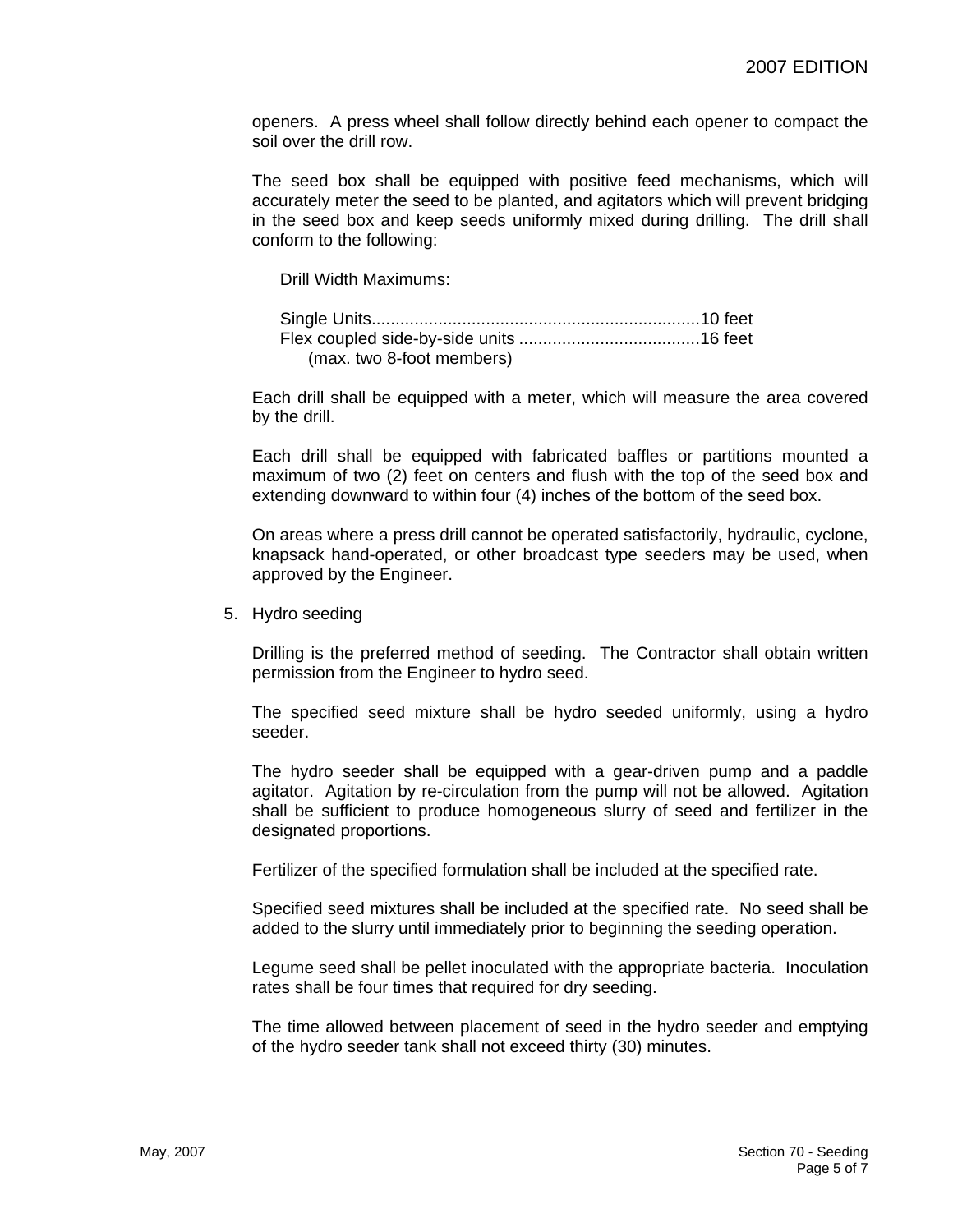Wood cellulose fiber mulch shall be degradable, wood cellulose fiber or one hundred percent (100%) recycled long-fiber pulp, free from weeds or other foreign matter toxic to seed germination and suitable for hydro mulching.

### D. Care during Construction and Final Inspection

The Contractor is responsible for smoothing dirt ridges, which result from his operations or from traffic. Such ridges shall be smoothed so they will not interfere with future mowing.

Following completion of seeding operations, foot, vehicular, or equipment traffic over the seeded area shall be kept to a minimum.

Areas damaged from such traffic shall be reworked and reseeded as determined by the Engineer.

The Contractor shall, prior to acceptance of the project, reseed any area on which the original seed has been lost or displaced.

B. Watering

After seed, fertilizer and mulch have been placed, it shall be watered to provide a moist condition through the mulch as well as into the underlying soil bed.

For a period of three weeks after seeding and initial watering, the Contractor shall apply adequate water to insure proper germination of the seed and growth of the grass. The Engineer may waive watering requirements if adequate natural moisture has been present. At the end of the three (3) week watering period, the Engineer will make an inspection to determine if the grass is alive and growing. If seed has not satisfactorily rooted into the soil and is not alive and growing, the Engineer will determine if new seed and/or additional watering, at the Contractors expense, are required. Replaced seed shall be watered as required for the original.

After the Engineers acceptance of the newly seeded areas, the Contractor shall notify all affected property owners, with notification of watering requirements provided by the Owner, that they will be responsible for watering the newly seeded areas. The Contractor shall provide written verification that affected property owners have both been notified and have accepted the condition of the newly seeded areas. The growing season is defined as May through September.

## **70.4 METHOD OF MEASUREMENT**

Seeding will be measured to the nearest square yard. Measurement for fertilizer and mulch will be the same as for the seeding. Tickets indicating the appropriate application rate has been met shall be furnished to the Engineer to verify this area.